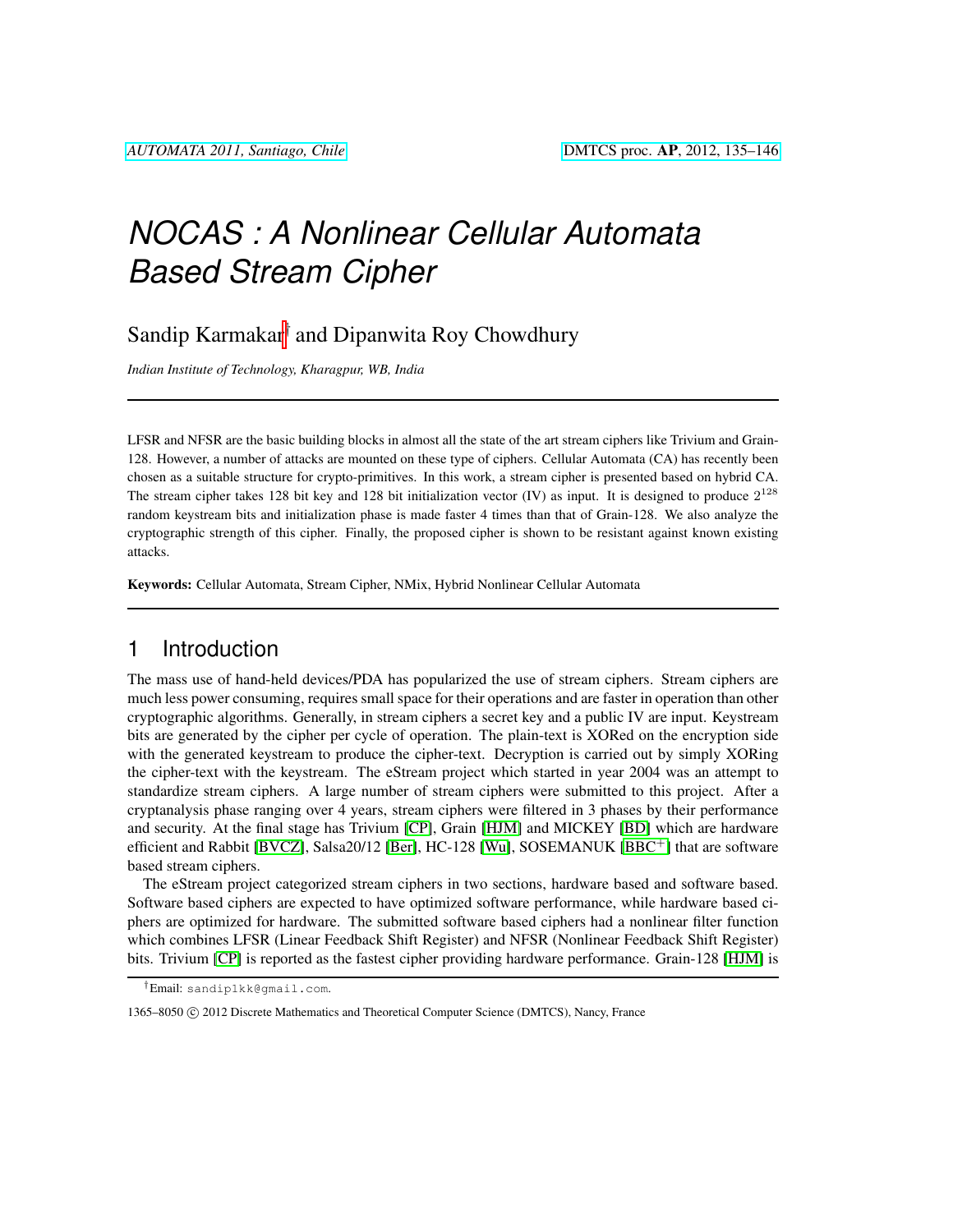the next cipher in terms of hardware performance. It combines a LFSR and a NFSR bits by a nonlinear function. However, Grain-128 has been subjected to many attacks, like, dynamic cube attack [\[DS11\]](#page-10-5), fault attacks [\[BCC](#page-10-6)<sup>+</sup>09], [\[KC11\]](#page-11-2). [BCC<sup>+</sup>09] breaks the cipher by inducing faults in the LFSR of Grain-128, while [\[KC11\]](#page-11-2) breaks the cipher by injecting faults in the NFSR of the cipher. Our design of NOCAS follows the structure of Grain-128, it replaces the LFSR and NFSR by a maximum length CA and a hybrid nonlinear CA. The nonlinear filter function is replaced by NMix, a nonlinear key mixing function used for block ciphers. NOCAS is shown to be resistant against fault attack and initialization becomes 4 times faster than Grain.

Cellular Automata were studied as a good pseudorandom sequence generator. The main requirement of a stream cipher is good pseudorandom generation. Also parallel operations of CA, which may give high troughput to ciphers. Rule-30 based CA was studied by Wolfarm as a pseudorandom generator. But it was later cryptanalyzed by Miere and Stafflebach [\[MS91\]](#page-11-3) mainly due to its correlation. This shows that only nonlinear CA needs to be operated to reduce its correlation. [\[KMC10\]](#page-11-4) studied few hybrid CA structures for cryptographic applications. It is shown that those CA can provide good cryptographic characteristics. In this paper, we have chosen one such hybrid CA rule for nonlinear mixing of key bits and a maximum length CA for linear mixing and high period. The cipher takes 128 bit key and 128 bit initialization vector (IV). It initializes in 64 cycles. Bits from hybrid nonlinear CA and the maximum length linear CA are combined with a nonlinear filter function NMix to produce output bit. In the current paper, we show that NOCAS is expected to have high security and provides security against known attacks.

The paper is organized as follows. Following the introduction, we briefly discuss the basic definitions regarding cellular automata (CA) and give a brief specification of Grain-128 cipher in section 2. NOCAS is proposed in section 3. Security analysis of NOCAS is studied in section 4. The hardware implementations of NOCAS and Grain-128 are compared in section 5. Finally, the paper is concluded in section 6.

# 2 Preliminaries

In this section, we provide definitions relating CA and cryptographic properties. We also give a brief specification of the Grain-128 stream cipher.

## *2.1 Basics of Cellular Automata*

A cellular automaton is a finite array of cells. Each cell is a finite state machine  $C = (\{0, 1\}, f)$  where, f is a mapping  $f: \{0,1\}^n \to \{0,1\}$ . The mapping f, called local transition function. *n* is the number of cells the local transition function depends on. On each iteration the CA each cell of the CA updates itself with respective  $f$ .

The number of neighbouring cells, f depends on, may be same or different on different directions of the automaton. f may be same or different for cells across the automaton. The array of cells may be multidimensional. A 1-dimensional CA, each of whose rule depends on left and right neighbour and the cell itself is called a 3-neighbourhood CA. Similarly, if each cell depends on 2 left and 2 right neighbours and itself only, it is called 5-neighbourhood CA. A CA whose cells depend on 1 left and 2 right neighbouring cells is called a 4-neighbourhood right skew CA. A left skewed 4-neighbourhood CA can be defined similarly.

The state of the  $i^{th}$  cell at time  $(t + 1)$  depends on states of  $(i - 1)^{th}$ ,  $i^{th}$  and  $(i + 1)^{th}$  cells at time t. So, the local transition function for a 3-neighbourhood CA cell can be expressed as follows: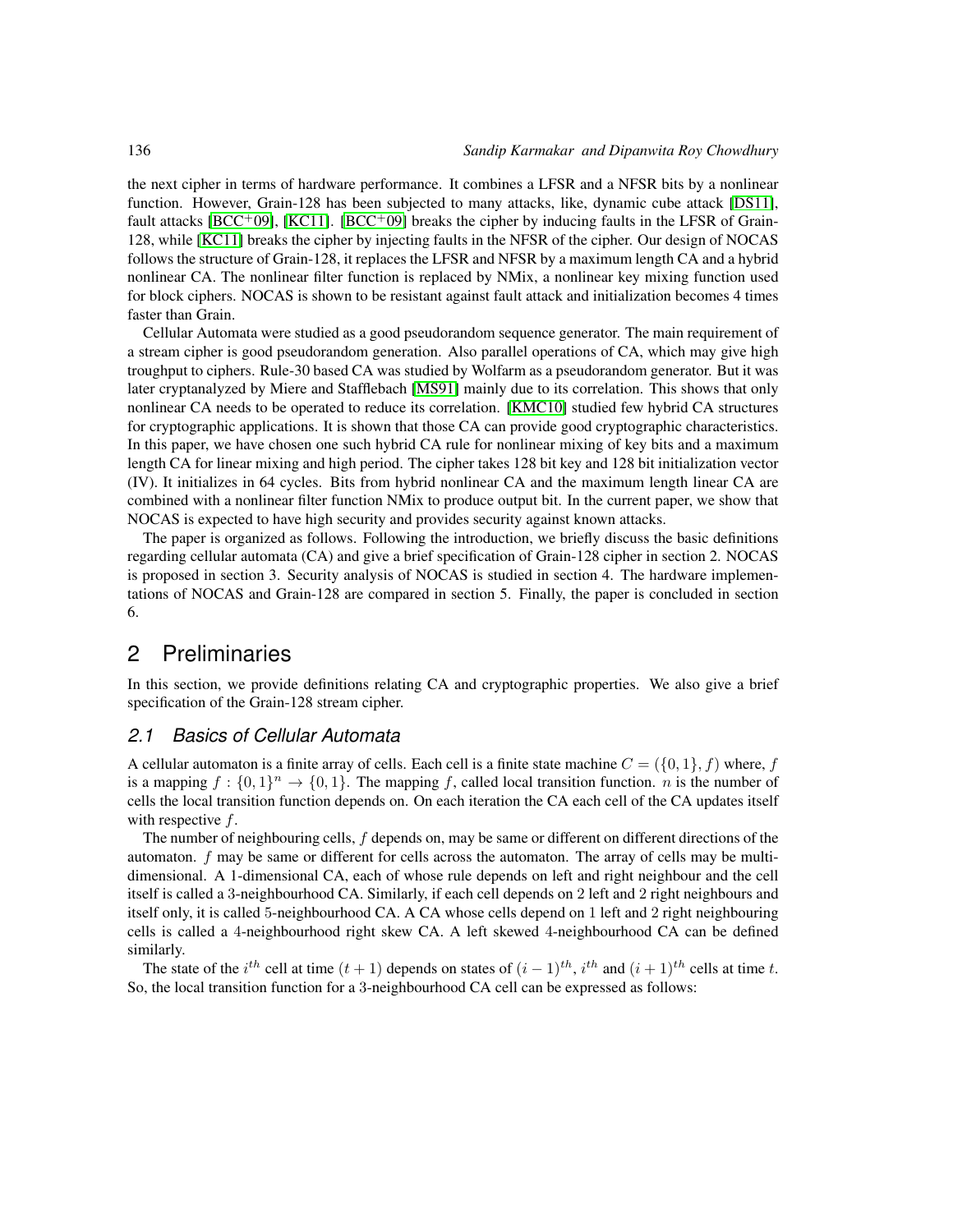<span id="page-2-0"></span>

| Input            | Output |
|------------------|--------|
| $\overline{000}$ |        |
| 001              | 0      |
| $\overline{0}10$ |        |
| 011              | 1      |
| 100              |        |
| 101              |        |
| 110              | 0      |
| 111              |        |
|                  |        |

Tab. 1: Truth table for  $f = q_{i-1}(t) \oplus q_i(t)$ 

 $q_i(t + 1) = f[q_i(t), q_{i+1}(t), q_{i-1}(t)]$ 

where,  $f$  denotes the local transition function realized with a combinational logic, and is known as a rule of CA [\[CCNC\]](#page-10-7). The decimal value of the truth table of the local transition function is defined as the *rule number* of the cellular automaton. For example, consider,  $f = q_{i-1}(t) \oplus q_i(t)$ . Its truth table is shown in tab. [1.](#page-2-0) Since the decimal equivalent of the output  $00111100$  is 60, rule number of f is, 60. Other examples are:

*Rule 30:*  $f = q_{i-1}(t) \oplus (q_{i+1}(t) + q_i(t))$ , where + is the Boolean 'or' operator and  $\oplus$  is the Boolean 'xor' operator.

*Rule 90:*  $f = q_{i-1}(t) \oplus q_{i+1}(t)$ . *Rule 150:*  $f = q_{i-1}(t) \oplus q_i(t) \oplus q_{i+1}(t)$ .

If the rule of all the cells are the same then it is called uniform cellular automata, otherwise, it is called hybrid cellular automata. A 4 cell linear hybrid cellular automata is shown in Fig. [1.](#page-2-1) This work employs both linear and nonlinear CA. We define linear and nonlinear cellular automata below, before proceeding further.



<span id="page-2-1"></span>Fig. 1: A 4 Cell Linear Hybrid Cellular Automata based on Rules 90, 150

Definition 1 *Linear Cellular Automaton: A CA whose local transition function does not involve the '.' (Boolean and) operator in any of the cell is called the linear cellular automaton. For example, rule,*  $f = q_{i-1}(t) \oplus q_{i+1}(t)$  *employed in each cell is a linear cellular automaton, where*  $q_{i-1}(t)$  *and*  $q_{i+1}(t)$ *denotes left and right neighbours of* i*-th cell at* t*-th instance of time.*

Definition 2 *Nonlinear Cellular Automaton: A CA whose local transition function is non-linear, i.e., involves at least one . operator, for at least one of the cells is a nonlinear cellular automaton. For*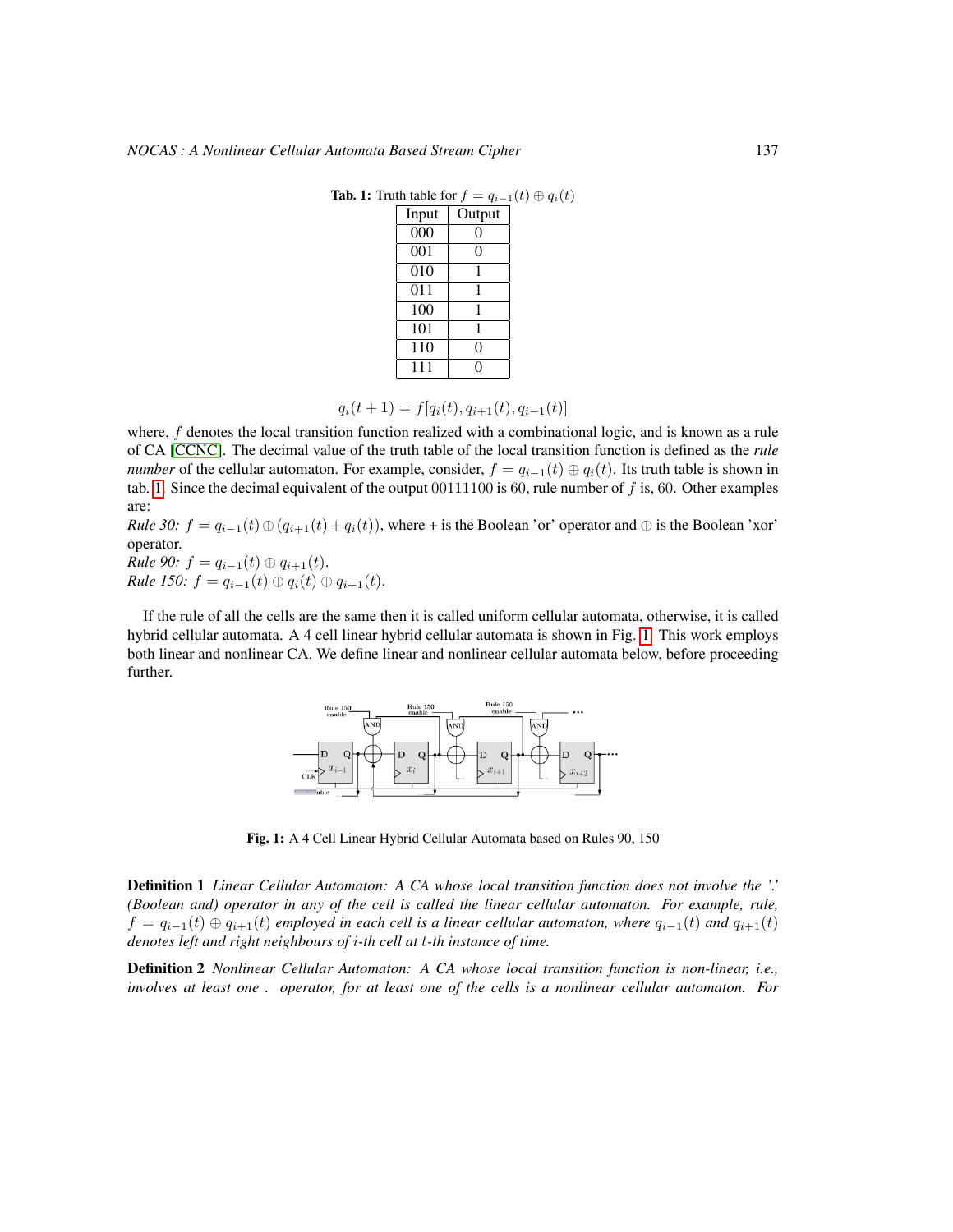*example, rule,*  $f = q_{i-1}(t) \cdot q_{i+1}(t)$  *employed in each cell is a nonlinear cellular automaton, where,*  $q_{i-1}(t)$  and  $q_{i+1}(t)$  denotes left and right neighbours of the  $i^{th}$  cell at  $t^{th}$  instance of time.

## *2.2 Cryptographic Terms and Primitives*

We next provide definitions of various terms and properties which Boolean functions should satisfy for cryptographic applications.

Definition 3 *Pseudorandom Sequence: An algorithmic sequence is pseudorandom if it cannot be distinguished from a truly random sequence by any efficient (polynomial time) probabilistic procedure or circuit.*

Definition 4 *Affine Function: A Boolean function which can be expressed as 'xor' (*⊕*) of some or all of its input variables and a Boolean constant is an affine function.*

For example,  $f(x_1, x_2) = x_1 \oplus x_2$  is an *affine function*, while the function,  $f(x_1, x_2) = x_1 \oplus x_2 \oplus x_1 \dots x_2$ is not an *affine function*, where, . is the Boolean 'and' operation and ⊕ is the Boolean 'xor' operation.

Definition 5 *Hamming Weight: Number of Boolean* 1*'s in a Boolean function's truth table is called the Hamming weight of the function.*

Hamming weight of a function f is denoted as,  $wt(f)$ . For example, Hamming weight of  $f(x_1, x_2)$  =  $x_1 \oplus x_2$  is, 2 and Hamming weight of  $f(x_1, x_2) = x_1 \cdot x_2$  is 1.

Definition 6 *Balanced Boolean Function: If the Hamming weight of a Boolean function of* n *variables is* 2 n−1 *, it is called a balanced Boolean function.*

Thus,  $f(x_1, x_2) = x_1 \oplus x_2$  is balanced, while  $f(x_1, x_2) = x_1 \cdot x_2$  is not balanced.

**Definition 7** *Nonlinearity: Let,*  $f$  *be a Boolean function of variables,*  $x_1, x_2, \ldots, x_n$  *and*  $A$  *be the set of all affine functions in*  $x_1, x_2, \ldots x_n$ . The minimum of the Hamming distances between f and the Boolean *functions in* A *is the nonlinearity of* f*.*

Hence, nonlinearity of  $f(x_1, x_2) = x_1.x_2$  is 1.

**Definition 8** *Walsh Transform: Let*  $\bar{X} = (X_n, \ldots, X_1)$  *and*  $\bar{\omega} = (\omega_1, \ldots, \omega_n)$  *both belong to*  $\{0, 1\}^n$  *and*  $\bar{X}.\bar{\omega} = X_n.\omega_1 \oplus \ldots X_1.\omega_n$ . Let  $f(\bar{X})$  be a Boolean function on n variables. Then the Walsh transform of  $f(\bar{X})$  *is a real valued function over*  $\{0,1\}^n$  *that can be defined as*  $W_f(\bar{\omega}) = \sum_{\bar{X} \in \{0,1\}^n} (-1)^{f(\bar{X}) \oplus \bar{X} \cdot \bar{\omega}}$ . *The Walsh transform is sometimes called the spectral distribution or simply the spectrum of a Boolean function.*

**Definition 9** *Resiliency:* A function  $f(X_n \ldots X_1)$  is m-th order correlation immune (CI) iff its Walsh *transform*  $W_f$  *satisfies*  $W_f(\bar{\omega}) = 0$ *; for*  $1 \leq wt(\bar{\omega}) \leq m$ *. Further, if* f *is balanced then*  $W_f(0) = 0$ *. Balanced* m*-th order correlation immune functions are called* m*-resilient functions. Thus, a function*  $f(X_n, \ldots, X_1)$  *is m-resilient iff its Walsh transform*  $W_f$  *satisfies*  $W_f(\bar{\omega}) = 0$ *; for*  $0 \le wt(\bar{\omega}) \le m$ *.* 

For example, resiliency of  $f(x_1, x_2) = x_1 \oplus x_2$  is 1, but resiliency of  $f(x_1, x_2) = x_1 \cdot x_2$  is 0.

Definition 10 *Algebraic Normal Form: Any Boolean function can be expressed as xor of conjunctions and a Boolean constant, True or False. This form of the Boolean function is called its Algebraic Normal Form (ANF).*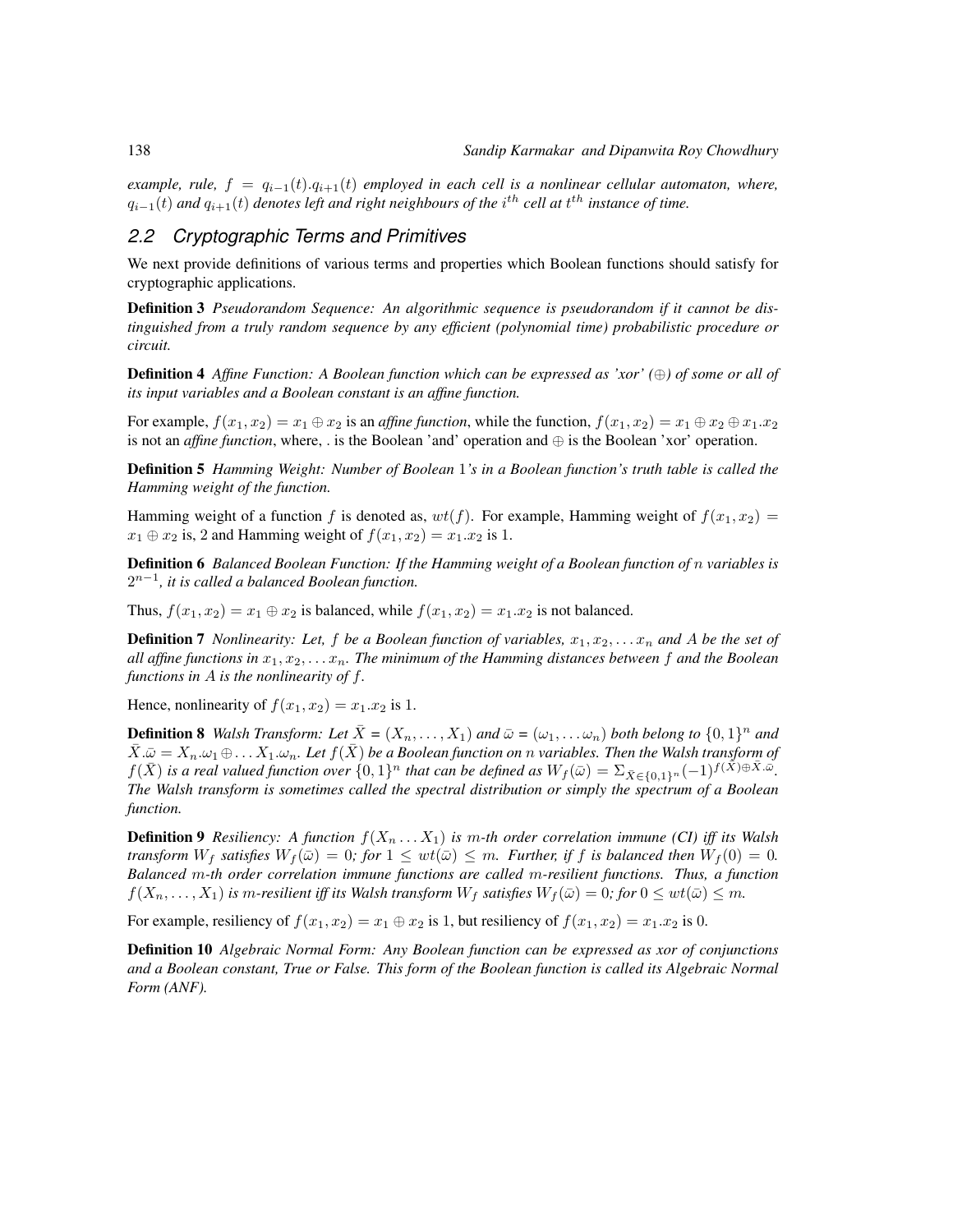Every *Boolean function* can be expressed in ANF. As an example,  $f(x_1, x_2, x_3) = x_1.x_2.x_3$  is in ANF, while  $f(x_1, x_2, x_3) = (x_1 \oplus x_2). (x_2 \oplus x_3)$  is not in *ANF*. Its *ANF* representation is,  $f(x_1, x_2, x_3) =$  $x_1.x_2 \oplus x_1.x_3 \oplus x_2 \oplus x_2.x_3.$ 

Definition 11 *Algebraic Degree: The maximum number of literals in any conjunction of ANF of a Boolean function is called its degree. Ciphers expressible or conceivable as a Boolean function have algebraic degree which is the same as the degree of the ANF of the Boolean function.*

Thus,  $f(x_1, x_2) = x_1 \oplus x_2 \oplus x_1 \dots x_2$  has algebraic degree 2.

Next, we outline a test which has been developed to distinguish a given Boolean function from a truly random function.

## *2.3* d*-Monomial Test*

d-Monomial test is a statistical test for pseudorandomness proposed independently in [\[Saa\]](#page-11-5) and [\[EJT\]](#page-10-8). It investigates the Boolean function representation of each output bit in terms of input bits. If a Boolean function of *n* Boolean variables is a good pseudorandom sequence generator, then it will have  $\frac{1}{2} {n \choose d}$ d-degree monomials. A deviation will indicate non-randomness. For example, consider the function  $f(x_1, x_2) = x_1 \oplus x_2$ , it has 2, 1-degree monomials and 0, 2 degree monomial. It turns out that it has 1, 1degree monomial more, hence it is expected to be non-pseudorandom. On the other hand  $f(x_1, x_2) = x_1$ is expected to be a good pseudorandom generator.

In spite of its simplicity, this test gained huge appreciation in cryptography community. It proved to be a good tool in analyzing the degree of pseudorandomness of cryptographic systems. To the best of our knowledge, d-monomial test has not been applied to CA configurations previously. We explore different CA configurations under this test.

## *2.4 Specification of the Grain-128 Stream Cipher*

Grain-128 is a hardware based stream cipher enlisted in the final list of the eStream [\[est\]](#page-10-9) project. We briefly describe the specification of the Grain-128 stream cipher here. A detailed description may be found in [\[HJM\]](#page-11-0).

The Grain-128 stream cipher consists of three main building blocks, namely, an NFSR, an LFSR and an output function  $h(x)$ (Fig. [2\(a\)\)](#page-5-0). The contents of the NFSR are denoted by  $b_i, b_{i+1}, \ldots, b_{i+127}$  and the contents of the LFSR are denoted by,  $s_i, s_{i+1}, \ldots, s_{i+127}$ . The update function of the LFSR is given by,  $s_{i+128} = s_i + s_{i+7} + s_{i+38} + s_{i+70} + s_{i+81} + s_{i+96}$ The NFSR is updated by,

$$
b_{i+128} = s_i + b_i + b_{i+26} + b_{i+56} + b_{i+91} + b_{i+96} + b_{i+3}b_{i+67} + b_{i+11}b_{i+13}
$$
  
+
$$
b_{i+17}b_{i+18} + b_{i+27}b_{i+59} + b_{i+40}b_{i+48} + b_{i+61}b_{i+65} + b_{i+68}b_{i+84}
$$

The NFSR and the LFSR together represent the internal state of the cipher. A nonlinear filter function  $h$ is defined with 2 input bits from the NFSR and 7 input bits from the LFSR. The function  $h$  is defined by:  $h = b_{i+12}s_{i+8} + s_{i+13}s_{i+20} + b_{i+95}s_{i+42} + s_{i+60}s_{i+79} + b_{i+12}b_{i+95}s_{i+95}.$ The output function  $z^t$  is defined as,

 $z^t = b_{t+2} + b_{t+15} + b_{t+36} + b_{t+45} + b_{t+64} + b_{t+73} + b_{t+89} + h + s_{t+93}$ 

An initialization phase is carried out before the cipher generates keystream bits. The 128 bit key,  $k = (k_1, k_2, \ldots, k_{128})$  and the 96 bit initialization vector  $IV = (IV_1, IV_2, \ldots, IV_{96})$  is loaded in the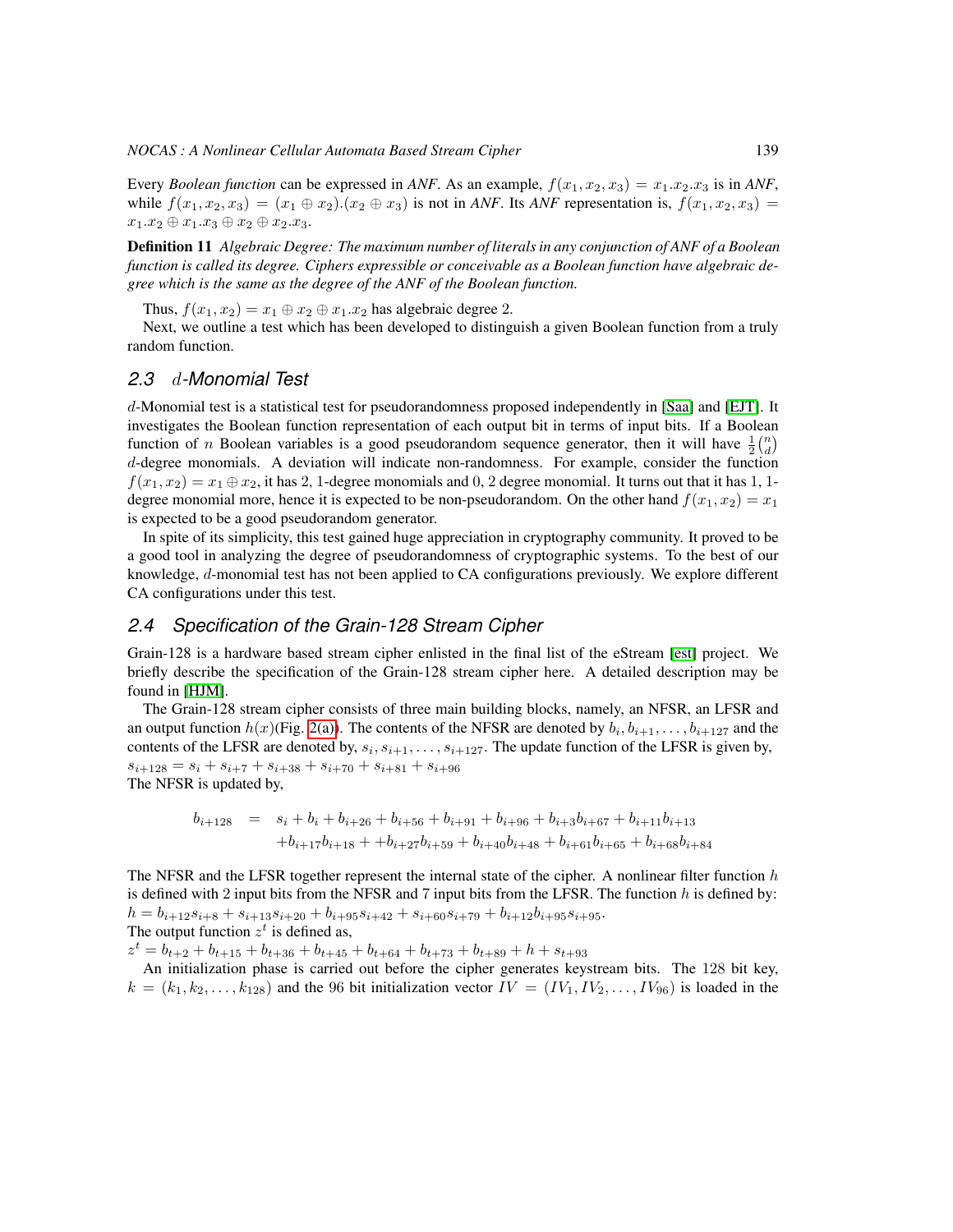<span id="page-5-0"></span>

(a) Operation of Grain-128 (b) Initialization of Grain-128

<span id="page-5-1"></span>Fig. 2: The Grain-128 stream cipher

NFSR and the LFSR respectively as,  $b_i = k_i, 1 \le i \le 128$  and  $s_i = IV_i, 1 \le i \le 96$ , rest of the LFSR bits,  $(s_{97}, s_{98}, \ldots, s_{128})$  are loaded with 1. The cipher is run for 256 rounds without producing any keystream, during initialization the output function is fed back and xored with both the LFSR and the NFSR (Fig. [2\(b\)\)](#page-5-1).

# 3 NOCAS: A CA Based Stream Cipher

In the previous section, we have seen structure of Grain-128. The cipher is simple in design consisting of only a LFSR and an NFSR. It is a lightweight cipher with fast startup and high throughput. Unfortunately, a number of attacks have been mounted on it [\[DS11\]](#page-10-5), [\[BCC](#page-10-6)+09], [\[KC11\]](#page-11-2). In [BCC+09], faults are injected in the LFSR to deduce full secret key in only 22 faults, while [\[KC11\]](#page-11-2) induces faults in the NFSR to get back the secret key in maximum 256 faults. In this section we present the specification of the cipher NOCAS (Hybrid NOnlinear CA based Stream Cipher), with by replacing the LFSR with a linear maximum length CA and the NFSR with a hybrid nonlinear CA.

The building blocks of NOCAS are:

- A Hybrid Nonlinear CA of 128-bits with rules  $< 30, 60, 90, 120, 150, 180, 210, 240 >$  repeated 16 times.
- A Linear Maximum Length CA of 128 bits with combinations of rules 90 and 150.
- The function NMix which is cryptographically suited nonlinear mixing function proposed in [\[BC09\]](#page-10-10).

A block diagram of NOCAS is given in figure [3\(a\).](#page-6-0) Each of the building blocks are discussed in the following subsections.

## *3.1 Hybrid Nonlinear CA*

In [\[KMC10\]](#page-11-4), a number of cellular automata have been synthesized and their cryptographic properties have been studied. The authors have identified six hybrid nonlinear hybrid CAs (ruleset 1 to 6) which are cryptographically robust. Among these rulesets we choose ruleset 5 i.e., 30, 60, 90, 120, 150, 180, 210, 240.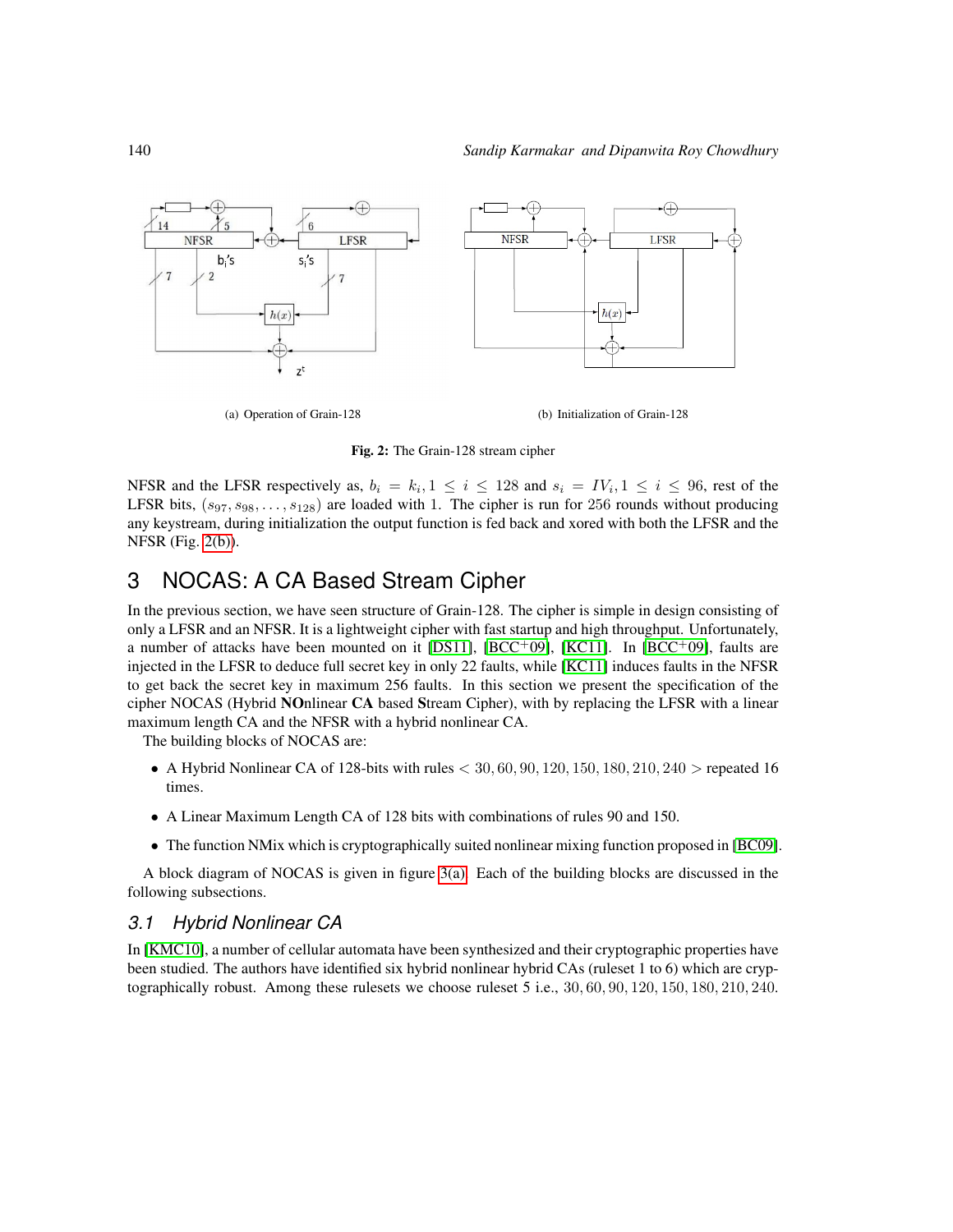<span id="page-6-0"></span>

<span id="page-6-2"></span>Fig. 3: The NOCAS Stream Cipher

The algebraic normal form of the rules used in ruleset 5 is shown in table [2.](#page-6-1) We briefly discuss the cryptographic properties of ruleset 5 CA next. In our design, we use null-boundary ruleset 5 CA. Ruleset 5 CA consists of cells operating on rules 30, 60, 90, 120, 150, 180, 210, 240 spaced alternatively. The nonlinear register of NOCAS is of 128 bits, hence, 16 such hybrid CA cells are repeated in the design.

| Rule# | <b>ANF</b>                                   | Linear?        |
|-------|----------------------------------------------|----------------|
| 30    | $(x_2.x_3) \oplus x_1 \oplus x_2 \oplus x_3$ | No             |
| 60    | $x_1 \oplus x_2$                             | Yes            |
| 90    | $x_1 \oplus x_3$                             | Yes            |
| 120   | $x_1 \oplus (x_2.x_3)$                       | N <sub>0</sub> |
| 150   | $x_1 \oplus x_2 \oplus x_3$                  | Yes            |
| 180   | $x_1 \oplus x_2 \oplus (x_2.x_3)$            | N <sub>0</sub> |
| 210   | $x_1 \oplus x_3 \oplus (x_2.x_3)$            | No             |
| 240   | $x_1$                                        | Yes            |

<span id="page-6-1"></span>Tab. 2: ANF of 3-nbd Rules used in Ruleset 5

In [\[KMC10\]](#page-11-4) ruleset 5 is tested over three iterations for d-monomial test. We reproduce the result in table [3.](#page-7-0) Here, ruleset 5 is tested over three iterations for the cryptographic properties like, balancedness, nonlinearity, resiliency and algebraic degree (tab. [4\)](#page-7-1).

It can be seen that over all the iterations, the CA generates balanced output and has a fast nonlinearity growth. Resiliency of the CA is constant, it has good algebraic degree which also increases fast with the iterations. Also, results of d-monomial test is satisfactory.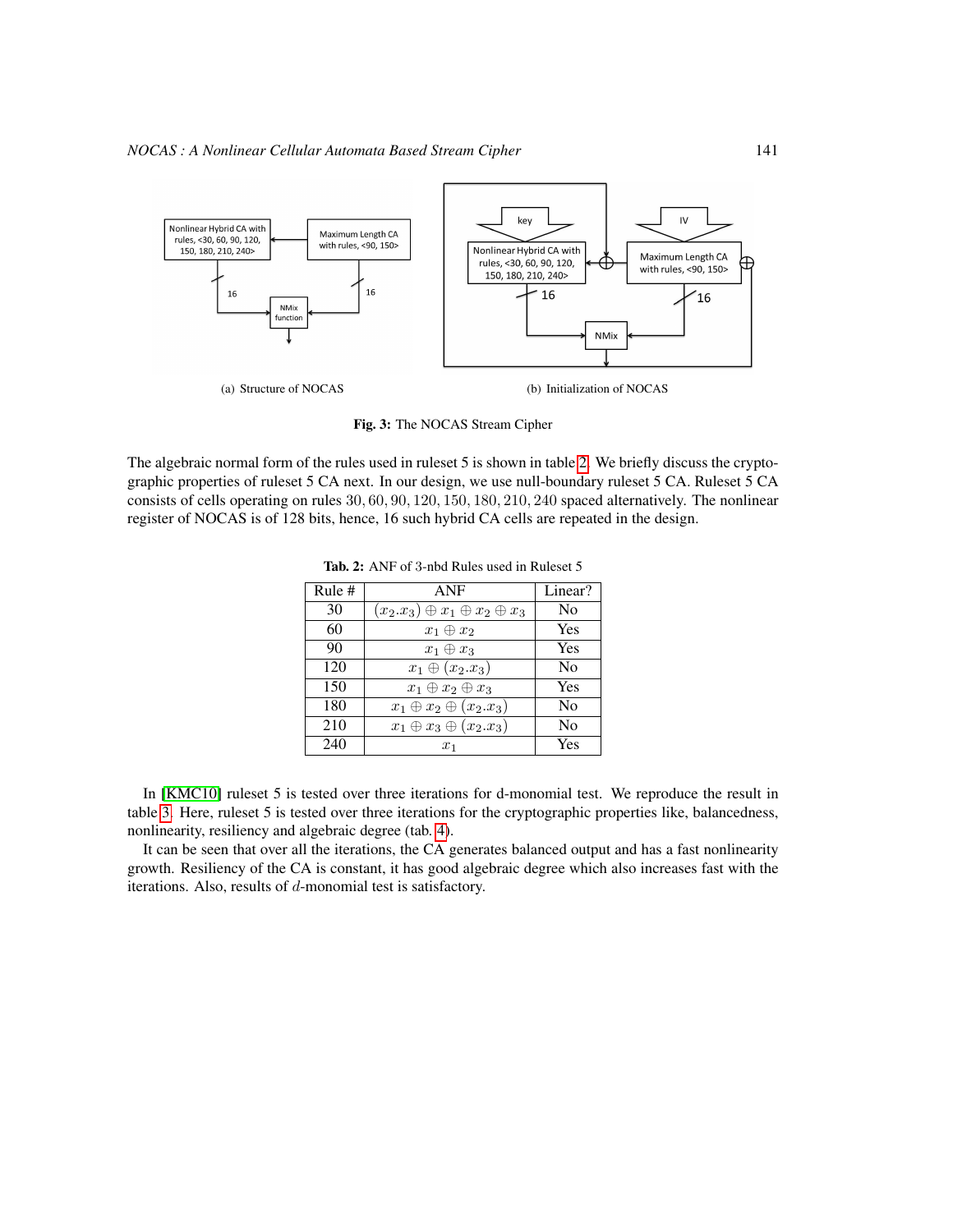<span id="page-7-0"></span>

|              | Number of $n^{th}$ degree terms |        |        |        |
|--------------|---------------------------------|--------|--------|--------|
| Rules        |                                 |        |        |        |
| <i>Ideal</i> | 1.2.3                           | 1.5.10 | 0.5.52 | 0.2.52 |
| Ruleset 5    | 3.2.4                           | 1.3.5  | 0.2.6  | 0.0.3  |

Tab. 3: d-Monomial Characteristics of Hybrid Ruleset 5 CA [\[KMC10\]](#page-11-4)

<span id="page-7-1"></span>Tab. 4: Cryptographic Properties of Ruleset 5

| <b>Iteration</b> | <b>Balancedness</b> | <b>Nonlinearity</b> | <b>Resiliency</b> | <b>Degree</b> |
|------------------|---------------------|---------------------|-------------------|---------------|
|                  | <b>Balanced</b>     |                     |                   |               |
|                  | <b>Balanced</b>     |                     |                   |               |
|                  | <b>Balanced</b>     |                     |                   |               |

## *3.2 Maximum Length Linear CA*

It is shown by researchers that 90, 150 hybrid linear CA produces maximum length cycle for any CA length [\[CCNC\]](#page-10-7). In our design again we use null boundary 90, 150 hybrid CA, which is CA cells operating with rules 90 and 150 in such an arrangement so as to produce maximum length structure, and the end-cells are connected to nulls. It is known that such maximum length linear CA produces excellent pseudorandom sequences. The leftmost bit of this CA is fed to the rightmost bit position of hybrid CA in the structure of NOCAS. Clearly due to maximality of linear part and the design of NOCAS up to  $2^{128}$  different states will be present NOCAS, which makes it possible to generate  $2^{128}$  unique keystream bits.

#### *3.3 NMix*

NMix introduced in [\[BC09\]](#page-10-10) is used to combine bits from hybrid CA and maximum length CA. The function possesses good cryptographic properties.

Definition 12 *For two n-bit inputs X and Y, the output Z given by NMix is defined as follows,*

 $z_i = x_i \oplus y_i \oplus c_{i-1}$  $c_i = \bigoplus_{j=0}^i x_j y_j \oplus x_{i-1} x_i \oplus y_{i-1} y_i$ *where,*  $0 \le i \le n-1, c_{-1} = 0, x_{-1} = 0, y_{-1} = 0$ .

We use 16 bits each from nonlinear part and linear parts of NOCAS as input to NMix and take the MSB as its output. Due to this design all 16 input bits from nonlinear and linear parts are mixed fully in the output. The output function is clearly a 32 variable bent function having degree 2, hence, providing high nonlinearity. The 16 input bits from nonlinear and linear parts are chosen as bits, 1, 10, 19, 28, 37, 46, 55, 64, 65, 74, 83, 92, 101, 110, 119, 128.

## *3.4 Initialization*

Key and initialization vector (IV) are input to the nonlinear and linear parts of the cipher in 128 bits each. So that  $n_i = k_i, 1 \le i \le 128$ , where  $n_i$  is the nonlinear register and  $k_i$  is the  $i^{th}$  key bit, while,  $l_i = v_i, 1 \le i \le 128$ , where  $l_i$  is the linear register and  $v_i$  is the i<sup>th</sup> IV bit. Once, key and IV are setup in respective registers, the cipher is clocked for 64 cycles without producing any keystream and the keystream is XORed with both the MSB of nonlinear and linear registers fig. [3\(b\).](#page-6-2)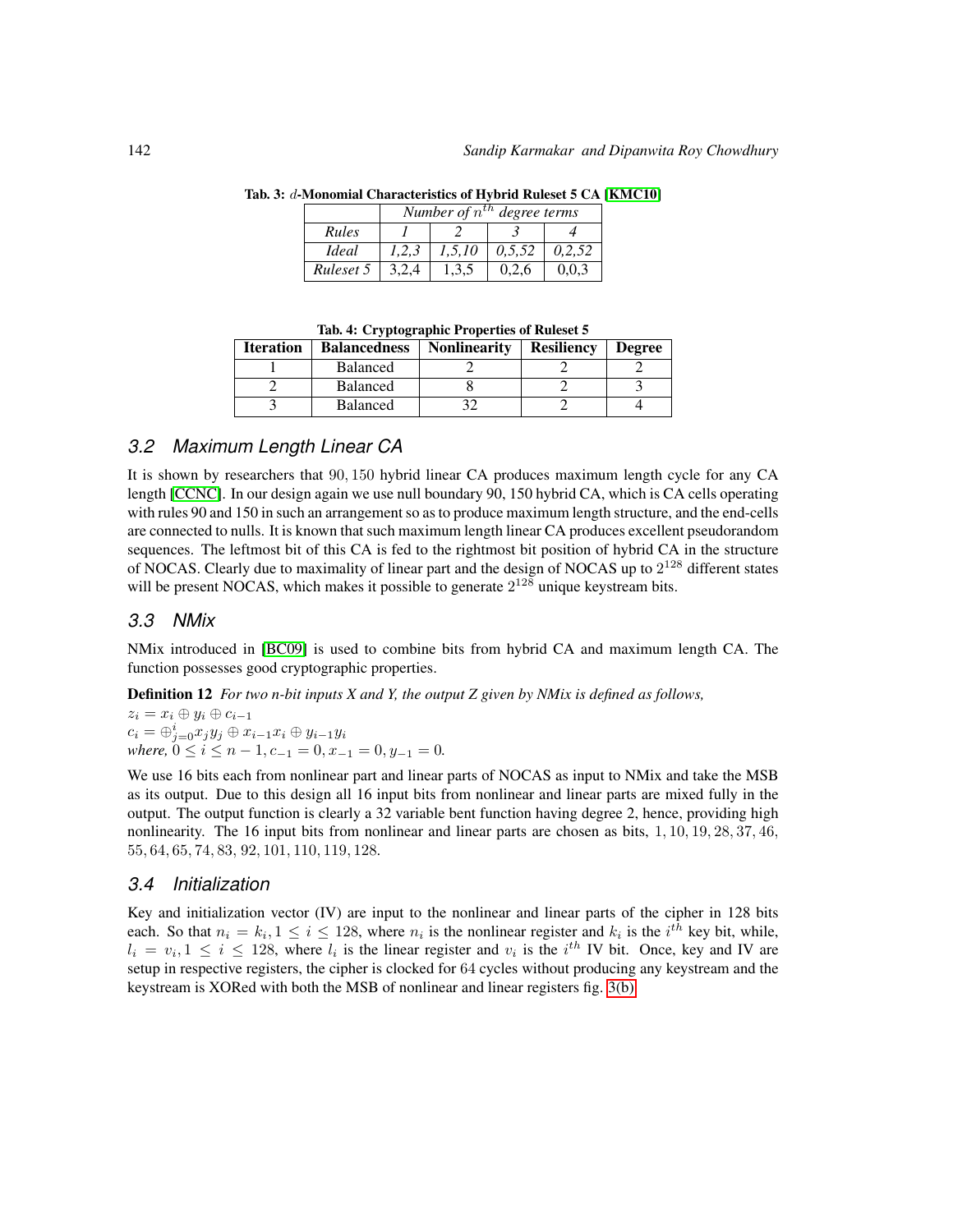# 4 Security Analysis of NOCAS

In this section, we present the security analysis of NOCAS. We will see that the employment of hybrid nonlinear CA provides resistance against popular existing attacks.

| <i><u><b>Iteration</b></u></i> | <i>Balancedness</i> | <i>Nonlinearity</i> | Algebraic Degree | Resiliency |  |
|--------------------------------|---------------------|---------------------|------------------|------------|--|
|                                | <b>Balanced</b>     | 538                 |                  |            |  |
|                                | <b>Balanced</b>     | 1842                |                  |            |  |
|                                | <b>Balanced</b>     | 5648                |                  |            |  |
|                                | <b>Balanced</b>     | 12428               |                  |            |  |

<span id="page-8-0"></span>Tab. 5: Cryptographic Characteristics of NOCAS

- *Linear Cryptanalysis*: Nonlinearity and resiliency are the most important requirements for a cryptographic system. Good nonlinearity characteristics indicate that the cipher is expected to be safe against linear cryptanalysis and also from algebraic attacks. Table [5](#page-8-0) shows the nonlinearity of NO-CAS with pass of iteration. In only 4 cycles of operation nonlinearity of NOCAS reaches 12428. It can be noted that the growth rate of nonlinearity is very steep. As complexity of linear cryptanalysis is directly related to nonlinearity, it can be claimed that NOCAS is resistant against linear cryptanalysis.
- *Correlation Attack:* Good nonlinearity characteristics does not imply correlation immunity, ie, good nonlinear ciphers can display correlations among key, plain-texts and cipher-texts, which is the basis of correlation attack. Also, balancedness is an important factor to prevent correlation attack. Table [5](#page-8-0) illustrates the balancedness of the NOCAS output bit with iterations. All the output bit expressions are balanced in the initial 4 iterations. Hence, the cryptographic property balancedness holds good for NOCAS. Table [5](#page-8-0) also tabulates the resiliency of NOCAS output bit with iterations. It reveals that higher resiliency is achieved by NOCAS at much lower number of iterations. Due to the faster growth of resiliency of output bit of NOCAS and its balancedness, it is expected to show resistance against correlation attacks.
- *Algebraic Attacks*: Algebraic cryptanalysis is dependent on the algebraic degree of a cipher. The increase of number of nonlinear terms of a cipher also increase the attack complexity. Table [5](#page-8-0) shows the growth of algebraic degree of the output bit of NOCAS with iterations, while table [6](#page-9-0) shows dmonomial characteristics of NOCAS with iterations, which shows almost exponential growth in nonlinear terms. It can be observed that in NOCAS the algebraic degree increases linearly. The growth in number of terms in the resultant Boolean expression and the number of different degree terms in the output equation are both high. Considering table [6](#page-9-0) once again, note that, at iteration 4 only the number of nonlinear terms in the expression of the output bit is more than 400, which is more than double the number of nonlinear terms at iteration 3, it can be expected that any attempt to linearize the expression for algebraic attack will have to deal with exponential number of nonlinear terms with pass of iterations. Hence, algebraic attacks are not expected to yield good result against NOCAS. Ciphers having large algebraic degrees are resistant against linearization and algebraic attacks. So, NOCAS is expected to be resistant to these attacks both in reduced round version and the full key-IV setup version.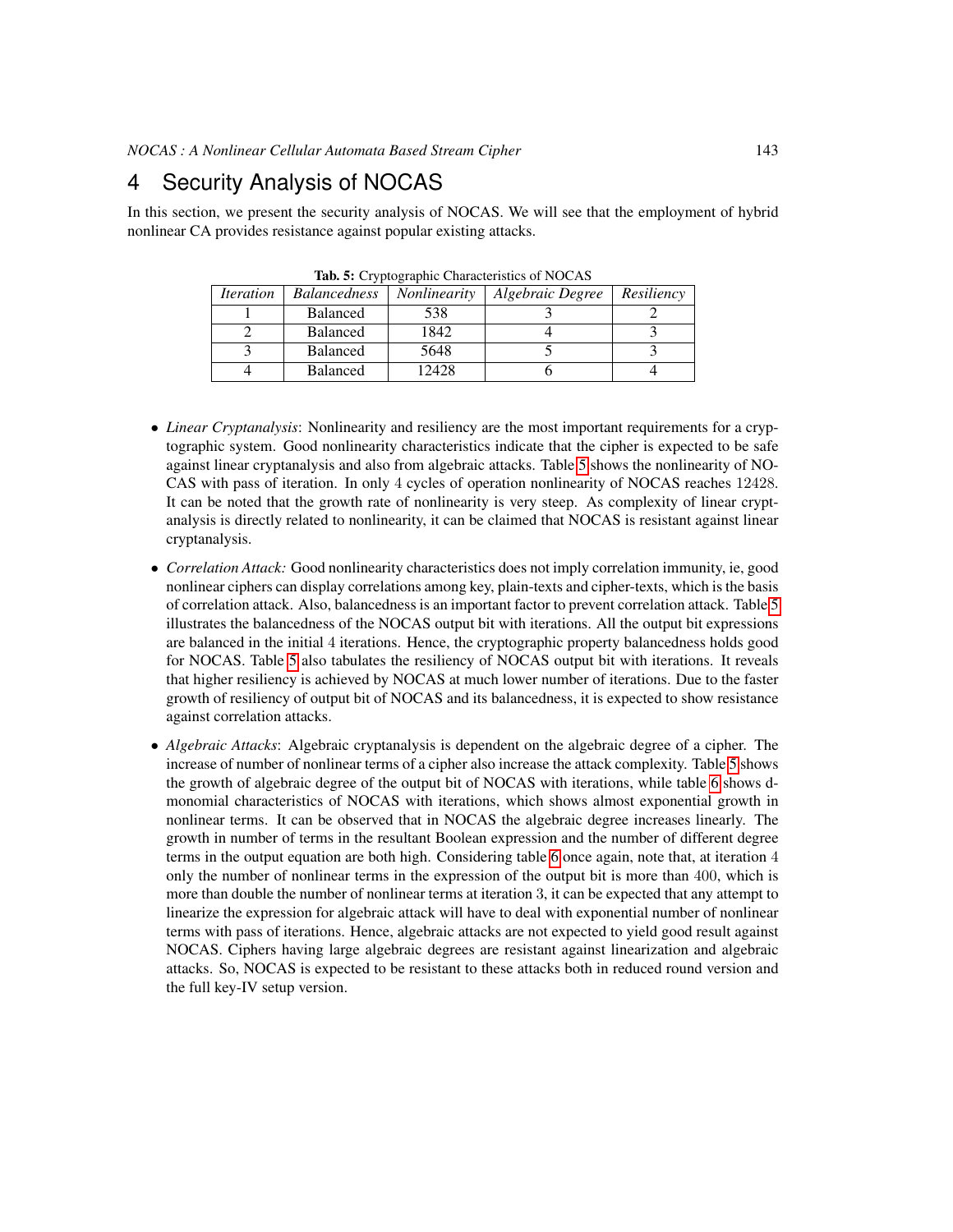| <i><u><b>Iteration</b></u></i> | $Deg. -1$ | $Deg. -2$ | $Deg.-3$ | $Deg. -4$ | $Deg. -5$ | $Deg.-6$ |
|--------------------------------|-----------|-----------|----------|-----------|-----------|----------|
|                                | 18        | 32        |          |           |           |          |
|                                | 24        | 48        |          |           |           |          |
|                                | 34        | 94        | 26       |           |           |          |
|                                |           | 168       | .28      |           |           |          |

<span id="page-9-0"></span>Tab. 6: d-monomial Test Result of NOCAS

- *Scan-based Side Channel Attack*: Scan-chain based attack works because of the invertibility of the states of the cipher. The same will not be possible for NOCAS because of the presence of non-invertible CA rule 30. Though rule 30 is partially reversible, presence of linear and nonlinear rules in the CA configuration reduces the probability of the reversion exponentially with iterations. Hence, scan-based side channel attack will not be successful on NOCAS.
- *Cube Attack/AIDA attack*: Till date the most successful attacks on stream ciphers were cube attack and dynamic cube attack [\[DS11\]](#page-10-5). This attack exploits the fact that the distribution of the d-degree terms is far from ideal in d-monomial test. We tabulate in table [6](#page-9-0) the d-monomial test values for the first 4 iterations of the output bit of NOCAS. This kind of distribution is expected to resist higher order differential attacks and distinguishers. The overall d-monomial characteristics of NOCAS is fairly good in view of the number of terms in middle degrees, presence of linear and highest degree terms. A large algebraic degree of a cipher will prevent the attack from practically being implemented. In case of NOCAS, the d-monomial test result is fairly good and the high algebraic degree growth rate is also an important factor in prevention of the attack on NOCAS. Hence, cube attack on NOCAS will not be successful on any reasonable number of rounds.
- *Fault Attack:* Fault attacks induce faults in the cipher registers and exploits the difference of faulty and fault-free cipher-text to deduce the secret key. In case of NOCAS, the design is such that it is difficult to produce linear or low-degree equations from faulty and fault-free cipher-texts. Hence, solving such a system is a hard problem. Therefore, fault attack is expected not to succeed against NOCAS.

# 5 Comparison of NOCAS with Grain-128

Both the ciphers, NOCAS and Grain-128 are synthesized on Xilinx 8.1 Vertex 4 FPGA. Table [7](#page-9-1) compares the performances of NOCAS and Grain-128. The result shows that Grain-128 is hardware efficient than NOCAS while throughput is comparable. NOCAS achieves 4 times speedup in startup than Grain-128.

| 1ab. /: Comparison of NOCAS and Grain-128 |     |              |            |  |  |
|-------------------------------------------|-----|--------------|------------|--|--|
| No. of LUTs<br><b>Throughput</b>          |     | <b>Setup</b> |            |  |  |
| Grain-128                                 | 278 | $390$ Mb/s   | 256 cycles |  |  |
| <b>NOCAS</b>                              | 562 | $372$ Mb/s   | 64 cycles  |  |  |

<span id="page-9-1"></span>Tab. 7: Comparison of NOCAS and Grain-128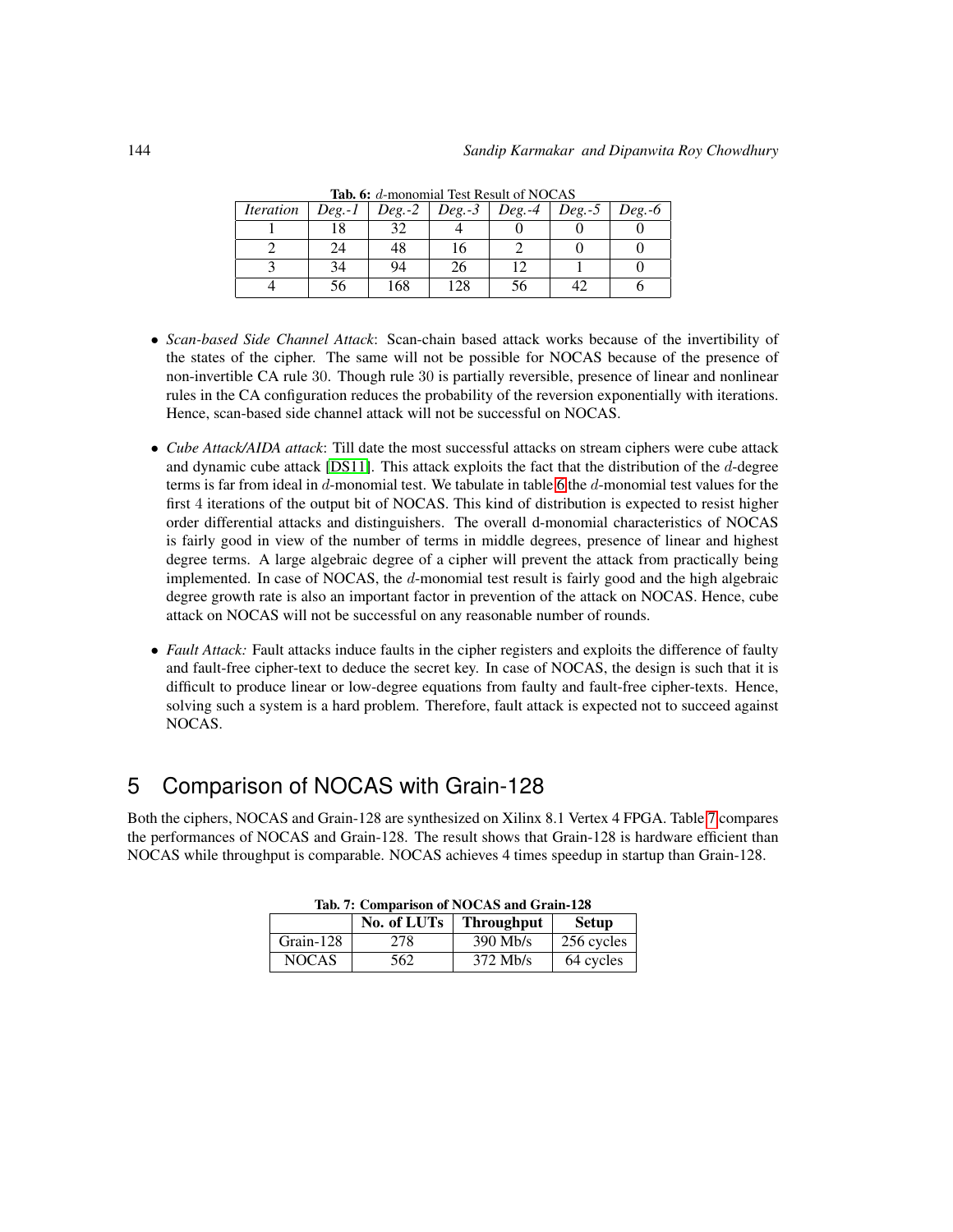## 6 Conclusion

In the current paper, we have introduced a new stream cipher based on hybrid nonlinear CA called NO-CAS. The design produces fast initialization in only 64 cycles. We have analyzed the cryptographic properties like balancedness, nonlinearity, resiliency and algebraic degree of NOCAS, which show it is a cryptographically robust cipher. The d-monomial test also produce fairly good result against NOCAS. Finally, we have shown that NOCAS is expected to resistant against popularly known existing attacks. It achieves 4 times speedup in initialization than Grain-128.

# **References**

- <span id="page-10-4"></span>[BBC<sup>+</sup>] Côme Berbain, Olivier Billet, Anne Canteaut, Nicolas Courtois, Henri Gilbert, Louis Goubin, Aline Gouget, Louis Granboulan, Cedric Lauradoux, Marine Minier, Thomas Pornin, and ´ Herve Sibert. Sosemanuk, a fast software-oriented stream cipher. *eSTREAM, ECRYPT Stream Cipher Project*, 2006.
- <span id="page-10-10"></span>[BC09] Jaydeb Bhowmik and Dipanwita Roy Chowdhury. Nmix : An Ideal Candidate for Key Mixing. *SecCrypt 2009*, pages 285–288, 2009.
- [BCC<sup>+</sup>] Steve Babbage, Christophe De Canniere, Anne Canteaut, Carlos Cid, Henri Gilbert, Thomas Johansson, Matthew Parker, Bart Preneel, Vincent Rijmen, and Matthew Robshaw. The estream portfolio. *"http://www.ecrypt.eu.org/stream/portfolio.pdf"*.
- <span id="page-10-6"></span>[BCC<sup>+</sup>09] Alexandre Berzati, Cecile Canovas, Guilhem Castagnos, Blandine Debraize, Louis Goubin, Aline Gouget, Pascal Paillier, and Stephanie Salgado. Fault analysis of grain-128. *Hardware-Oriented Security and Trust, IEEE International Workshop on*, 0:7–14, 2009.
- <span id="page-10-1"></span>[BD] Steve Babbage and Matthew Dodd. The stream cipher mickey 2.0. *eSTREAM, ECRYPT Stream Cipher Project*, 2006.
- <span id="page-10-3"></span>[Ber] Daniel J. Bernstein. Salsa20. *eSTREAM, ECRYPT Stream Cipher Project*, 2006.
- <span id="page-10-2"></span>[BVCZ] Martin Boesgaard, Mette Vesterager, Thomas Christensen, and Erik Zenner. The stream cipher rabbit. *eSTREAM, ECRYPT Stream Cipher Project*, 2006.
- <span id="page-10-7"></span>[CCNC] P. Pal Chaudhuri, D. Roy Chowdhury, S. Nandi, and S. Chattopadhyay. CA and Its Applications: A Brief Survey, Additive Cellular Automata - Theory and Applications vol.-1, pages 6-25. *eSTREAM, ECRYPT Stream Cipher Project*, 1997.
- <span id="page-10-0"></span>[CP] Christophe De Canniere and Bart Preneel. Trivium specifications. *eSTREAM, ECRYPT Stream Cipher Project*, 2006.
- <span id="page-10-5"></span>[DS11] Ita Dinur and Adi Shamir. Dynamic Cube Attack on Full Grain-128. *ePrint Cryptology Archive*, 2011.
- <span id="page-10-8"></span>[EJT] H. Englund, T. Johansson, and MS Turan. A Framework for Chosen IV Statistical Analysis of Stream Ciphers. *Progress in Cryptology - INDOCRYPT*, 2007:268–281.
- <span id="page-10-9"></span>[est] The estream project. *"http://www.ecrypt.eu.org/stream/"*.